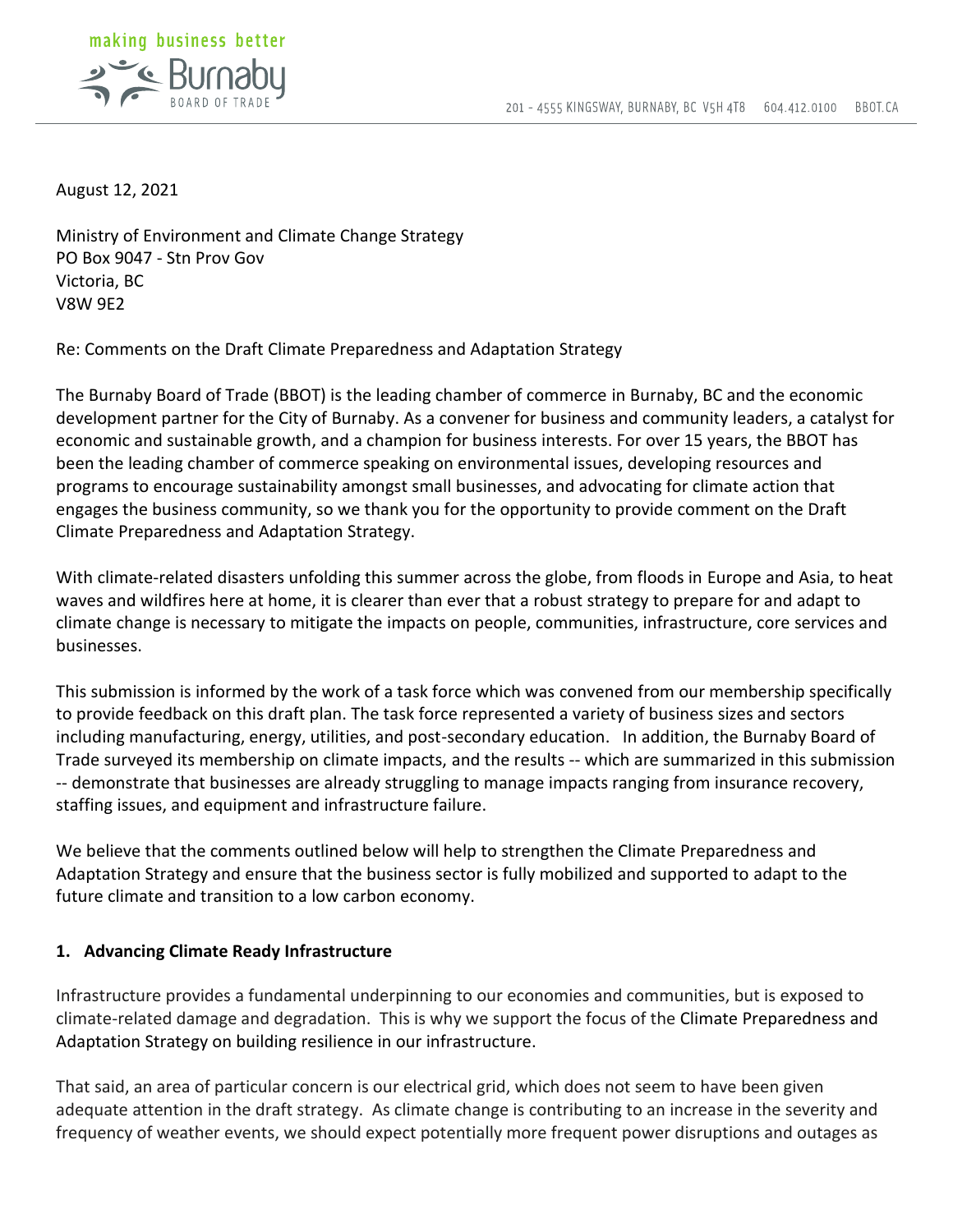

such weather damages or strains our power grid. Power disruptions directly impact businesses and economic output as most production and business activities are unable to proceed without reliable power.

This concern has been recently illustrated by the reported damage to BC Hydro electrical infrastructure serving power to Vancouver Island and the Sunshine Coast. Shortly after the unprecedented heat wave in early summer, BC Hydro noticed bulging in some of its submarine cables and was forced to take these pieces of infrastructure out of service and commence repairs. We understand BC Hydro subsequently started an investigation into the possibility that this damage was directly contributable to the extreme heat in late June.

This is one real example of how infrastructure can be impacted by climate change and underscores why hardening our infrastructure is an important part of our climate adaptation strategy.

We therefore recommend:

- All critical infrastructure be identified and assessed for climate resilience in the strategy, with special attention paid to our electrical grid, but also specifically including fuel, natural gas, water, wastewater, energy companies and private energy infrastructure, and roads and transportation networks
- The task force also recommends that comprehensive risk assessments are undertaken and incentivized for all utilities and infrastructure at local and regional levels of government

## **2. Climate Adaptation and Preparedness for Buildings and Construction**

As noted in our previous submission of January 10, 2020 during the initial development of this strategy, climate change has the potential to significantly impact the construction and building sector as building codes change how we construct our built environment.

The development sector has taken significant steps towards building in a climate-resilient and low way, and the strategy should look to support further collaboration and knowledge-sharing within this sector, and between this sector and government.

Collaboration between government and business groups such as trade associations and chambers of commerce should be identified in the Strategy specifically to help break knowledge barriers and enable sharing of best practices across the public and private sectors. Furthering connectivity between the business sector, development community and government will also help to identify areas where improvements could be made that would drive greater efficiencies and sustainability, for example, finding ways of streamlining processes and language for developers on building codes.

Therefore, we recommend the Strategy:

- Foster greater collaboration in the development sector and between the sector and government on sector-specific climate change risks, adaptations and innovations to encourage uptake
- Increase incentives or develop other cost-recovery mechanisms to assist businesses with the adoption and implementation of low carbon assets and practices. Currently, cost recovery of climate resilient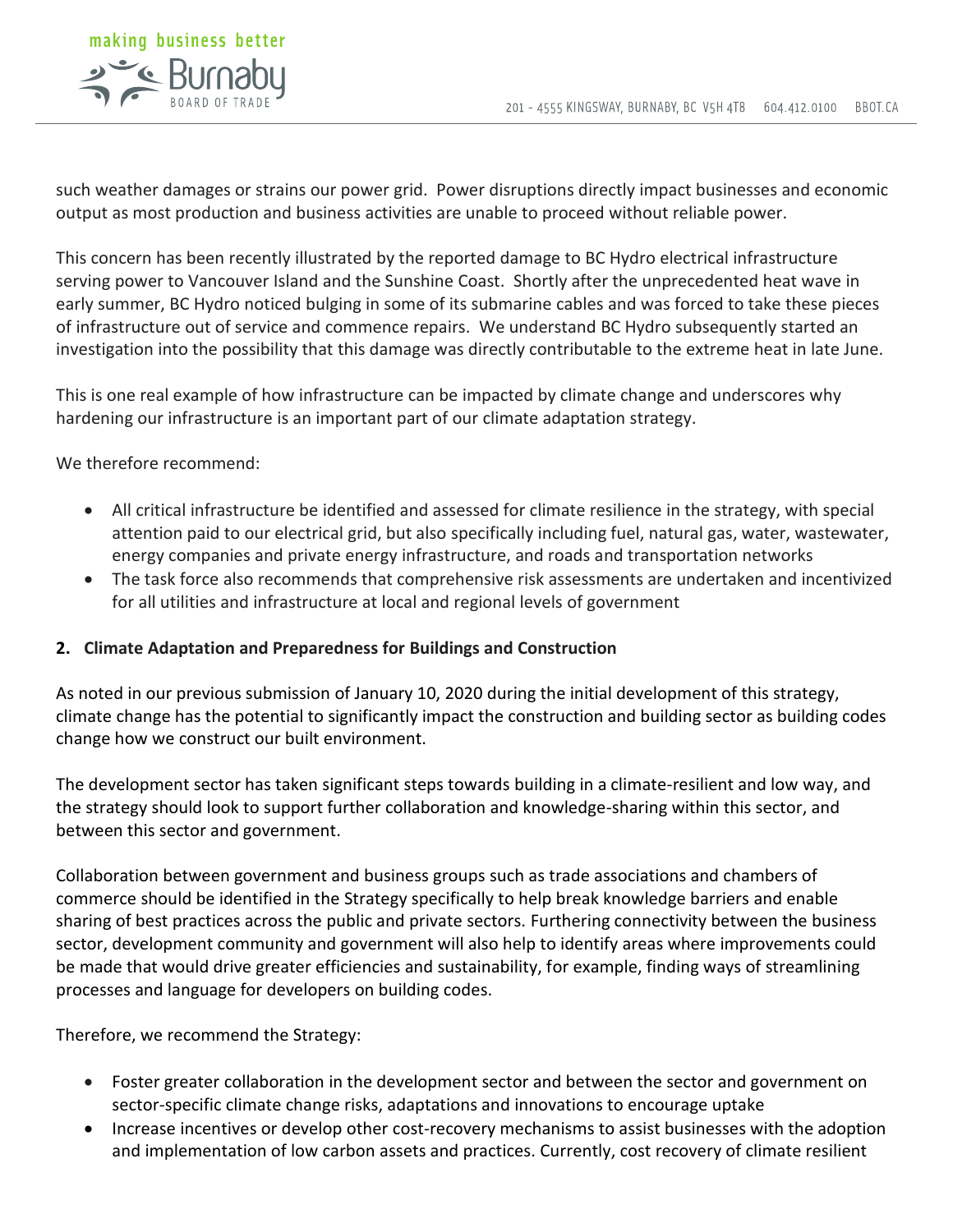

building is achieved through higher prices for the end consumer, worsening housing affordability and putting sustainable builders at a cost-disadvantage

• Seek to understand and socialize nature-based solutions to climate change impacts in our built environment such as the addition of green roofs, adding trees and vegetation to buildings and sites, and hardening buildings via natural solutions that create symbiotic relationship with nature and build climate resilience

## **3. Creating a Regulatory Environment that Incentivizes Sustainability**

Creating a regulatory environment that incentivizes both adoption of climate mitigation efforts and uptake of low carbon processes by our business community is critical to the success of British Columbia's adaptation and preparedness strategy. For example, while both BC and California have implemented low carbon fuel standards, California provides a superior incentive structure to encourage faster and broader implementation.

In the spirit of creating regulations that drive broad and successful uptake of sustainable practices in our economy, we recommend the Strategy:

- Support more general incentives that will help drive adoption in the business community of both low carbon and climate resiliency efforts, recognizing that such investments can be challenging for small businesses to afford but are nevertheless critical to the long-term viability of those businesses
- As part of Pathway 4 in the Strategy, support more incentives specifically related to the BC low carbon fuel standard which will encourage further low-carbon fuel production and availability in the province
- Provide for knowledge-sharing and support for businesses to help them understand business case for action, the financial cost inaction, and the cost-benefit analysis of implementing sustainable and climate change-mitigating practices
- Support sector-based and cohort-based risk assessments and solution building to help identify and prioritize low carbon and resiliency solutions
- Support public/private collaboration to identify best practice resources and provide a "go to" knowledge base to be adopted broadly
- Seek to work collaboratively and knowledge-share with global leaders in implementing leadingedge low carbon and resiliency strategies in BC

## **4. Results of Survey "Climate Impacts on Burnaby based businesses"**

The Burnaby Board of Trade surveyed its members to better understand how and if climate change was impacting their business, particularly in light of the recent extreme heat event in late June. A brief summary of this data is provided below to provide further understanding of the impacts of climate change as they are being experienced by local businesses today. The BBOT acknowledges that our survey focused on business impacts explicitly, and did not explore the lives which were lost due to the heat or other human impacts.